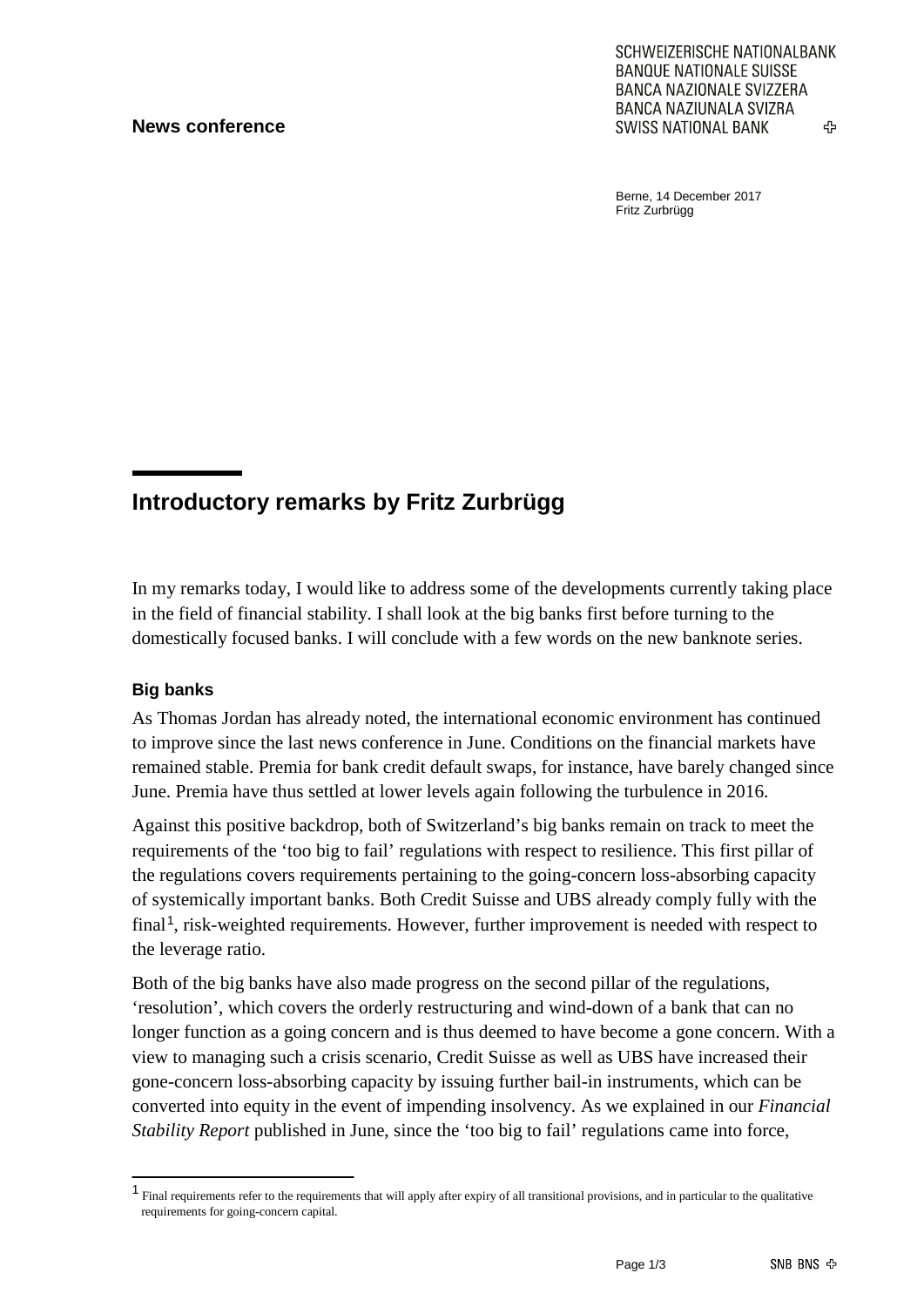#### **News conference**

Credit Suisse and UBS have also taken important organisational steps to improve their resolvability. Despite these positive developments, the two big banks still need to make further progress if they are to fully comply with the second-pillar requirements. This applies both to their gone-concern loss-absorbing capacity and their resolution planning.

Full compliance with all of the 'too big to fail' requirements will further strengthen the big banks' going and gone-concern loss-absorbing capacity as well as improve their resolvability in a crisis. Both of these sets of requirements must be addressed if Switzerland's 'too big to fail' problem is to be solved.

# **Domestically focused banks**

I would now like to turn to the domestically focused banks. These institutions' biggest risks continue to stem from the mortgage and real estate markets. I will make three points in this regard.

First, imbalances on the mortgage and real estate markets persist. Although mortgage growth has remained relatively low in 2017 – as in the previous year – developments on the real estate market show a somewhat different picture: price growth in the residential property segment<sup>[2](#page-1-0)</sup> had been falling since 2013, but recently transaction prices have started to pick up again. Moreover, with the exception of a few quarters (including the third quarter of 2017), prices in the residential investment property segment have risen markedly since 2013. As prices over this period have increased more strongly than fundamentals such as rents, risks have accumulated in this segment; it is thus especially vulnerable to a substantial correction in the medium term. This situation is compounded by brisk construction activity in the rental apartments segment, which could lead to oversupply. Signs of this can already be seen in rising vacancy rates.

Second, the risk appetite of domestically focused banks remains high. This is particularly evident from the affordability risk data. The share of new mortgages with high loan-to-income ratios has risen significantly in recent years and has reached a historical high. The interest rate risk of domestically focused banks likewise remains high, while their interest margin continued to decline in the first half of 2017. As long as there is pressure on margins, incentives for domestically focused banks to increase risk-taking will remain substantial.

Third, notwithstanding the risks in the macroeconomic environment and the banks' high risk appetite, SNB stress tests continue to suggest that, overall, domestically focused banks' resilience remains adequate. Thanks to robust capitalisation, most of these banks would be able to absorb the losses likely to be incurred in adverse scenarios; given the risks I have outlined, this is welcome. In the future, too, it will be decisive for the stability of the financial system that banks hold sufficient capital to cover the risks on their books – irrespective of ongoing margin pressure.

<span id="page-1-0"></span><sup>2</sup> Single-family houses and privately-owned apartments.